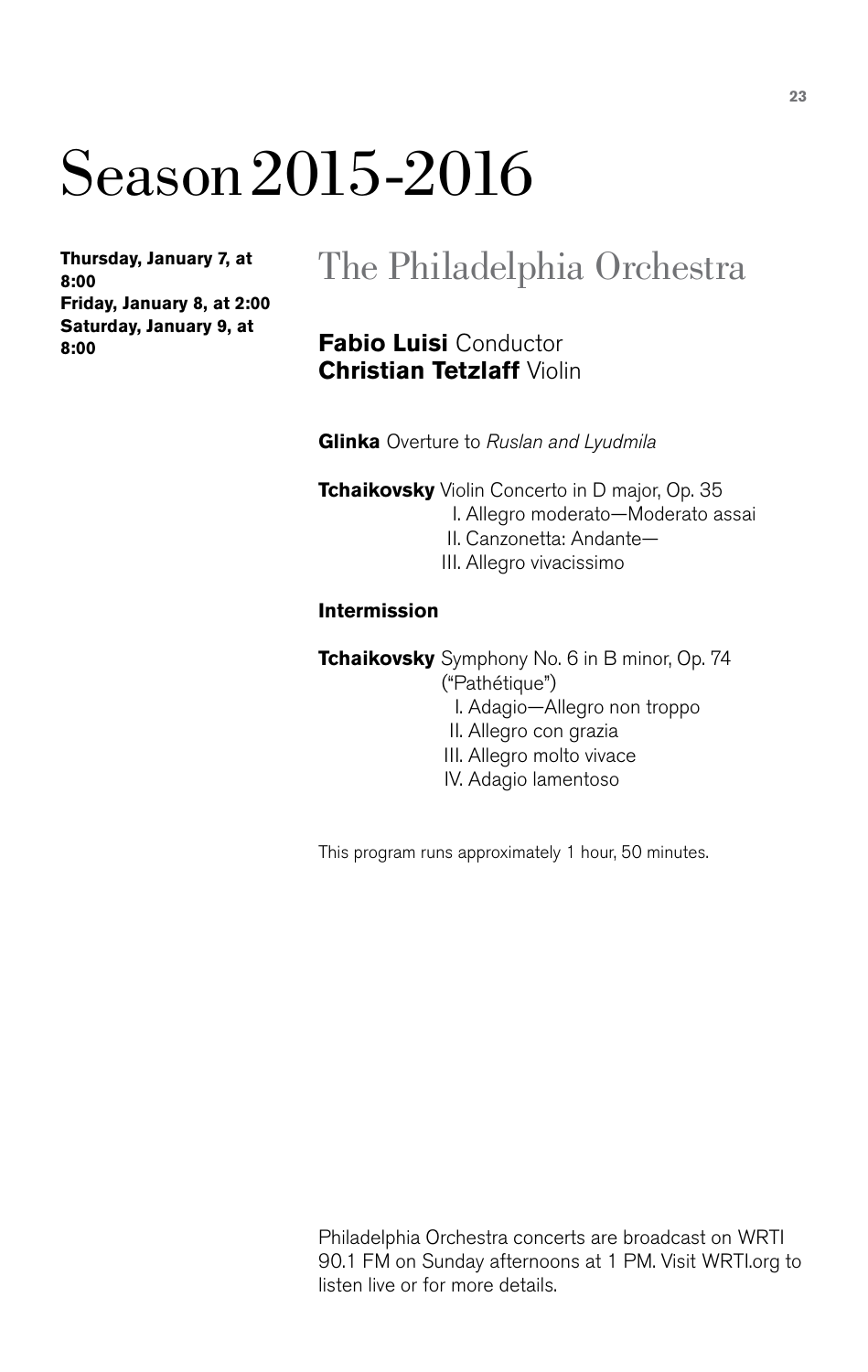**2 Story Title 24**

# The Philadelphia Orchestra



The Philadelphia Orchestra is one of the preeminent orchestras in the world, renowned for its distinctive sound, desired for its keen ability to capture the hearts and imaginations of audiences, and admired for a legacy of imagination and innovation on and off the concert stage. The Orchestra is transforming its rich tradition of achievement, sustaining the highest level of artistic quality, but also challenging—and exceeding—that level by creating powerful musical experiences for audiences at home and around the world.

Music Director Yannick Nézet-Séguin's highly collaborative style, deeplyrooted musical curiosity, and boundless enthusiasm, paired with a fresh approach to orchestral programming, have been heralded by critics and audiences alike since his inaugural season in 2012. Under his leadership the Orchestra returned to recording, with two celebrated CDs on the prestigious Deutsche Grammophon label, continuing its history of recording success. The

Orchestra also reaches thousands of listeners on the radio with weekly Sunday afternoon broadcasts on WRTI-FM.

Philadelphia is home and the Orchestra nurtures an important relationship with patrons who support the main season at the Kimmel Center, and also with those who enjoy the Orchestra's area performances at the Mann Center, Penn's Landing, and other cultural, civic, and learning venues. The Orchestra maintains a strong commitment to collaborations with cultural and community organizations on a regional and national level.

Through concerts, tours, residencies, presentations, and recordings, the Orchestra is a global ambassador for Philadelphia and for the United States. Having been the first American orchestra to perform in China, in 1973 at the request of President Nixon, The Philadelphia Orchestra today boasts a new partnership with the National Centre for the Performing Arts in Beijing. The ensemble annually performs at

Carnegie Hall and the Kennedy Center while also enjoying summer residencies in Saratoga Springs, New York, and Vail, Colorado.

The Philadelphia Orchestra serves as a catalyst for cultural activity across Philadelphia's many communities, as it builds an offstage presence as strong as its onstage one. The Orchestra's award-winning Collaborative Learning initiatives engage over 50,000 students, families, and community members through programs such as PlayINs, side-by-sides, PopUp concerts, free Neighborhood Concerts, School Concerts, and residency work in Philadelphia and abroad. The Orchestra's musicians, in their own dedicated roles as teachers, coaches, and mentors, serve a key role in growing young musician talent and a love of classical music, nurturing and celebrating the wealth of musicianship in the Philadelphia region. For more information on The Philadelphia Orchestra, please visit www.philorch.org.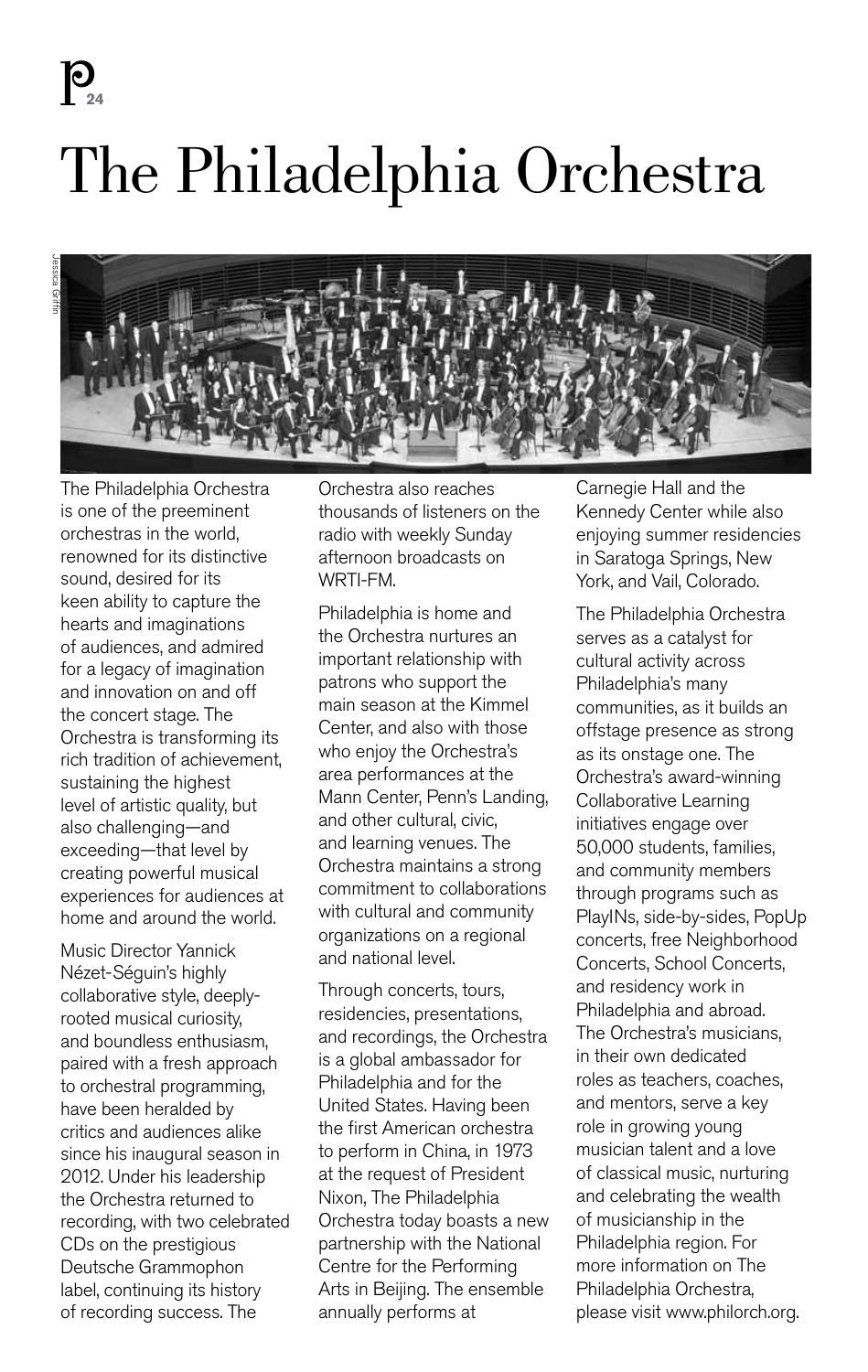Music Director



Music Director **Yannick Nézet-Séguin**, who holds the Walter and Leonore Annenberg Chair, is an inspired leader of The Philadelphia Orchestra, and he has renewed his commitment to the ensemble through the 2021-22 season. His highly collaborative style, deeply rooted musical curiosity, and boundless enthusiasm, paired with a fresh approach to orchestral programming, have been heralded by critics and audiences alike. The *New York Times* has called him "phenomenal," adding that under his baton, "the ensemble, famous for its glowing strings and homogenous richness, has never sounded better." Highlights of his fourth season include a year-long exploration of works that exemplify the famous Philadelphia Sound, including Mahler's Symphony No. 8 and other pieces premiered by the Orchestra; a Music of Vienna Festival; and the continuation of a commissioning project for principal players.

Yannick has established himself as a musical leader of the highest caliber and one of the most thrilling talents of his generation. He has been music director of the Rotterdam Philharmonic since 2008 and artistic director and principal conductor of Montreal's Orchestre Métropolitain since 2000. He also continues to enjoy a close relationship with the London Philharmonic, of which he was principal guest conductor. He has made wildly successful appearances with the world's most revered ensembles, and he has conducted critically acclaimed performances at many of the leading opera houses.

Yannick Nézet-Séguin and Deutsche Grammophon (DG) enjoy a long-term collaboration. Under his leadership The Philadelphia Orchestra returned to recording with two CDs on that label; the second, Rachmaninoff's Rhapsody on a Theme of Paganini with pianist Daniil Trifonov, was released in August 2015. He continues fruitful recording relationships with the Rotterdam Philharmonic on DG, EMI Classics, and BIS Records; the London Philharmonic and Choir for the LPO label; and the Orchestre Métropolitain for ATMA Classique.

A native of Montreal, Yannick studied at that city's Conservatory of Music and continued lessons with renowned conductor Carlo Maria Giulini and with Joseph Flummerfelt at Westminster Choir College. Among Yannick's honors are appointments as Companion of the Order of Canada and Officer of the National Order of Quebec, a Royal Philharmonic Society Award, Canada's National Arts Centre Award, the Prix Denise-Pelletier, Musical America's 2016 Artist of the Year, and honorary doctorates from the University of Quebec, the Curtis Institute of Music, and Westminster Choir College.

To read Yannick's full bio, please visit www.philorch.org/conductor.

**6**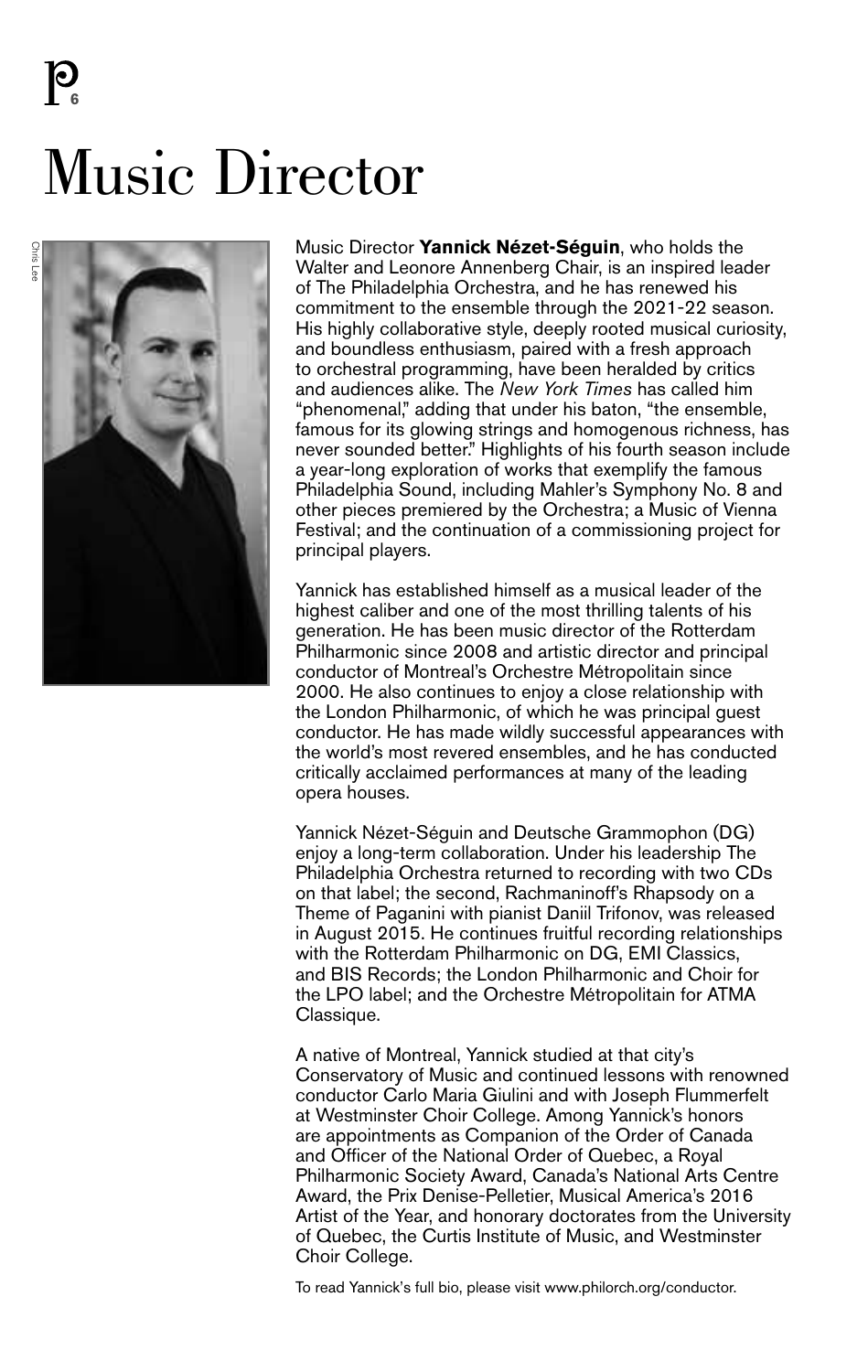# Conductor



Grammy and ECHO Klassik Award-winning Italian conductor **Fabio Luisi** serves as general music director of the Zurich Opera and principal conductor of the Metropolitan Opera. He launches a new appointment as principal conductor of the Danish National Symphony in the 2017-18 season. He made his Philadelphia Orchestra debut in 2011; this is his second appearance with the ensemble.

In 2015-16, the fifth season of his Met tenure, Mr. Luisi conducts David McVicar's acclaimed double bill of Mascagni's *Cavalleria rusticana* and Leoncavallo's *Pagliacci;* Richard Eyre's new production of Puccini's *Manon Lescaut;* and Mozart's *The Marriage of Figaro*. In his fourth season at the helm of the Zurich Opera he premieres new productions of Berg's *Wozzeck* and Bellini's *I Puritani;* and leads Verdi's *Falstaff,* Mozart's *The Magic Flute,* and Puccini's *Tosca.* He also tours with the Accademia Teatro alla Scala Orchestra, and returns to La Scala, the Opéra National de Paris, the Danish National Symphony, the Malaysian Philharmonic, the Santa Cecilia Orchestra, the Teatro Regio di Torino, and Juilliard.

As former chief conductor of the Vienna Symphony, Mr. Luisi was honored with the ensemble's Golden Bruckner Medal and Ring. Other previous appointments include general music director of Dresden's Staatskapelle and Sächsische Staatsoper, artistic director of Leipzig's Mitteldeutscher Rundfunk, music director of the Orchestre de la Suisse Romande, chief conductor of the Tonkünstler Orchestra in Vienna, and artistic director of the Graz Symphony. He received a Grammy for his leadership of the last two operas of Wagner's *Ring* Cycle when Deutsche Grammophon's DVD release, recorded live at the Met, was named Best Opera Recording of 2012. His extensive discography also features operas by Verdi, Salieri, and Bellini; symphonic pieces by Honegger, Respighi, and Liszt; works by Franz Schmidt and Richard Strauss; and an award-winning account of Bruckner's Ninth Symphony. In 2015 the Philharmonia Zurich launched its Philharmonia Records label with Luisi's recordings of works by Berlioz and Wagner, and Verdi's *Rigoletto.* A native of Genoa, Mr. Luisi was awarded the Grifo d'Oro for his contributions to the city's cultural legacy.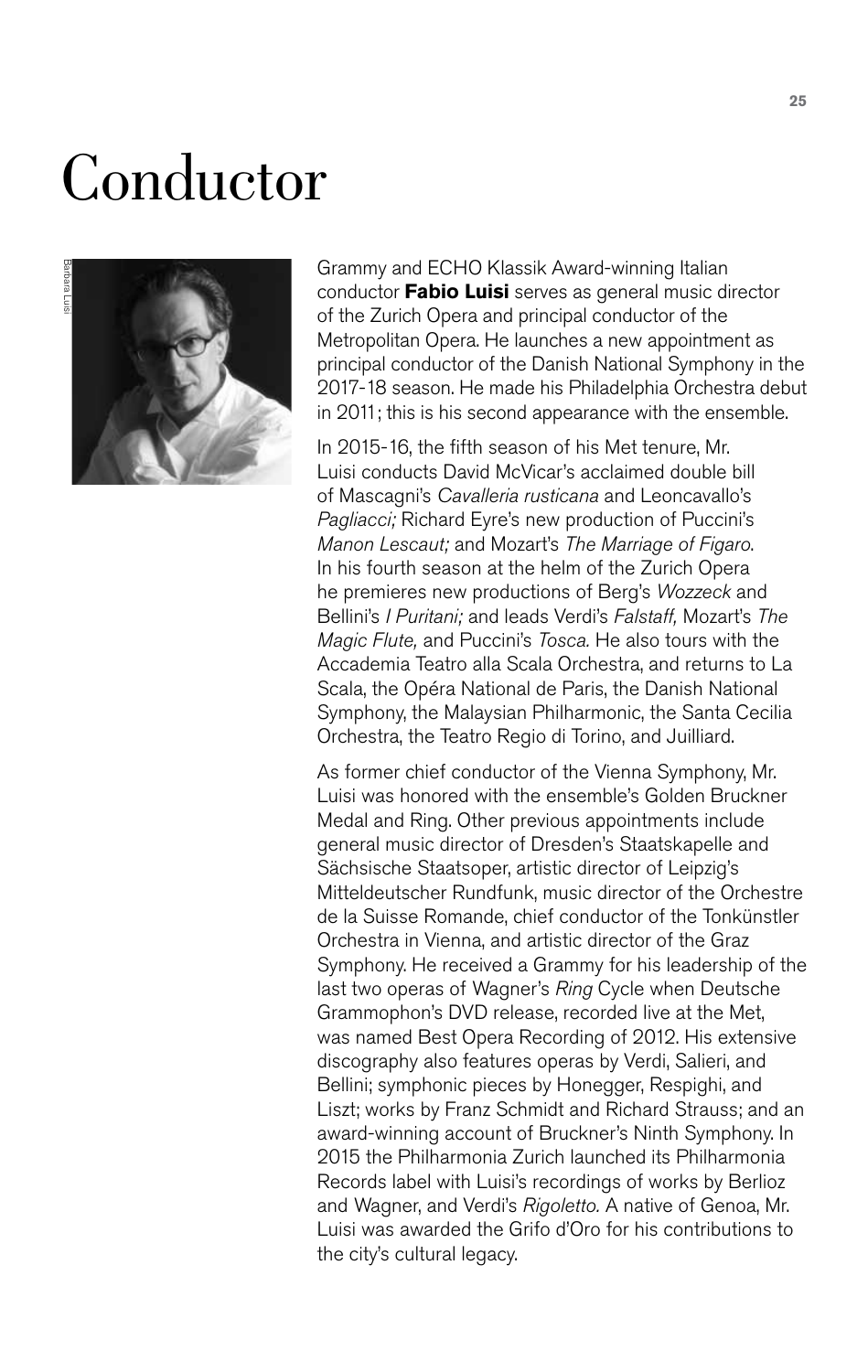**2** 

## Soloist



Violinist **Christian Tetzlaff** made his Philadelphia Orchestra debut in 1993. In demand as a soloist with most of the world's leading orchestras, he has also appeared with the Vienna, Berlin, Rotterdam, New York, and Los Angeles philharmonics; the Boston, Chicago, San Francisco, Pittsburgh, Toronto, London, and Bavarian Radio symphonies; and the Cleveland and Royal Concertgebouw orchestras. In addition to these current performances, highlights of Mr. Tetzlaff's 2015-16 season include return engagements with the San Francisco Symphony, the Budapest Festival and Minnesota orchestras, the London and Israel philharmonics, and the Orchestra of St. Luke's at Carnegie Hall; a tour with the Gewandhaus Orchestra with performances in Leipzig, Vienna, Paris, and London; and chamber music tours in North America and Europe.

Born in Hamburg in 1966, Mr. Tetzlaff began playing the violin and piano at age six but did not begin intensive study of the violin until making his concert debut playing the Beethoven Violin Concerto at age 14. Since then he has performed and recorded a broad spectrum of the repertoire, ranging from Bach's unaccompanied sonatas and 19th-century masterworks by Mendelssohn, Beethoven, and Brahms to 20th-century concertos by Bartók, Berg, and Shostakovich and world premieres of contemporary works. A dedicated chamber musician, Mr. Tetzlaff frequently collaborates with other artists, including the Tetzlaff Quartet, which he founded with violinist Elisabeth Kufferath, violist Hanna Weinmeister, and his sister, cellist Tanja Tetzlaff.

Mr. Tetzlaff's latest recordings include the three Brahms piano trios with Ms. Tetzlaff and pianist Lars Vogt on the Ondine label; the complete Bach Sonatas and Partitas for Solo Violin for the Musical Heritage and Hänssler labels; Szymanowski's Violin Concerto No. 1 with the Vienna Philharmonic led by Pierre Boulez for Deutsche Grammophon; the Schumann and Mendelssohn concertos with the Frankfurt Radio Orchestra and Paavo Järvi for Edel Classics; and Jorg Widmann's Violin Concerto, written for Mr. Tetzlaff, with the Swedish Radio Symphony and Daniel Harding, also for Ondine. Mr. Tetzlaff currently performs on a violin modeled after a Guarneri del Gesù made by the German violinmaker Peter Greiner.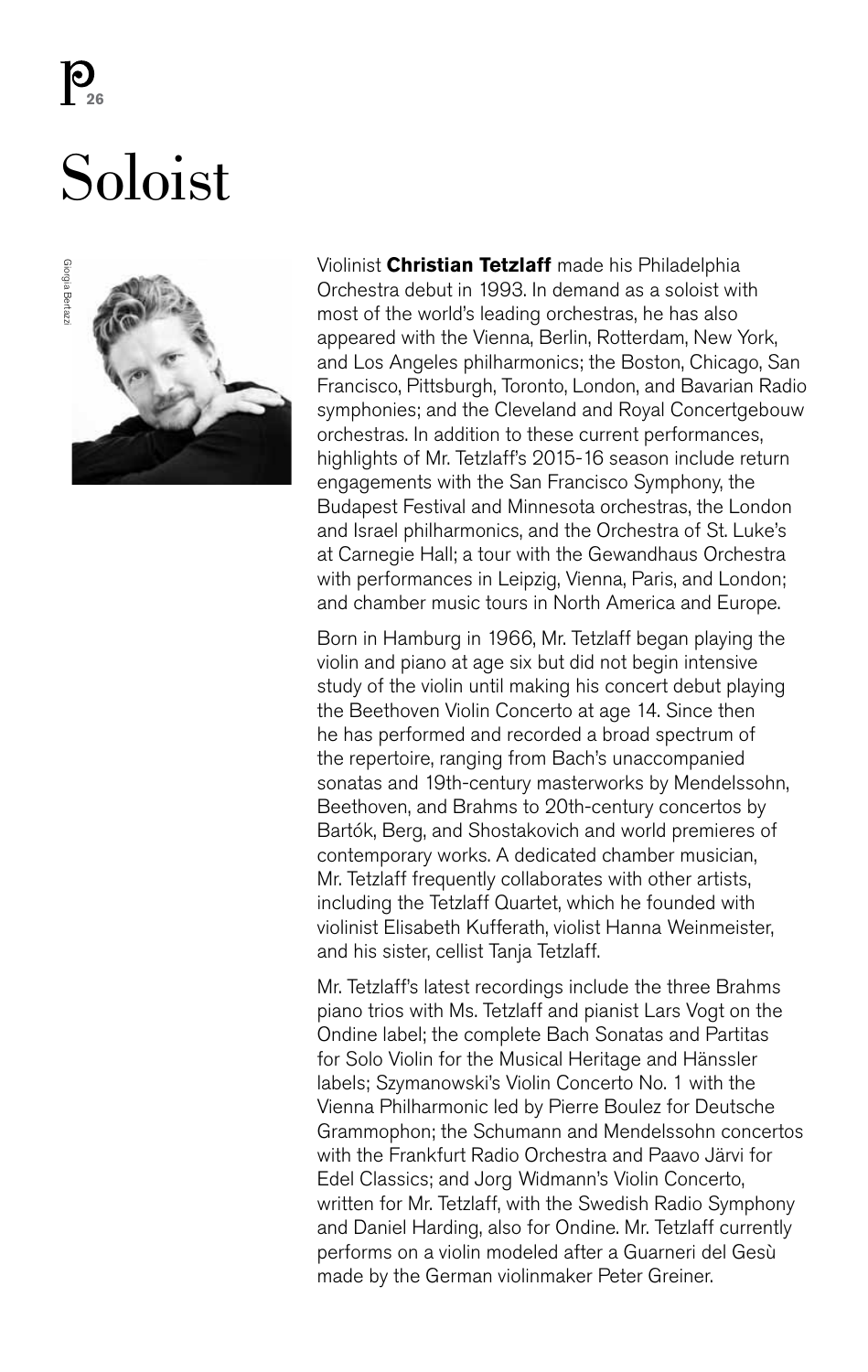# Framing the Program

### Parallel Events

**Glinka** Overture to *Ruslan and Lyudmila*

**1842**

#### *Rienzi* **Literature Dickens** *American Notes* **Art** Ingres

**Music** Wagner

*Odaliske und Sklavin* **History** Treaty of Nanking

**Music**

#### **1878 Tchaikovsky**

#### Violin Concerto *H.M.S. Pinafore* Sullivan **Literature** James *Daisy Miller* **Art** Degas *Singer with a Glove* **History** Edison patents

phonograph

#### **1893 Tchaikovsky**

Symphony No. 6

#### Verdi *Falstaff* **Literature**

**Music**

Wilde *A Woman of No Importance*

#### **Art**

**Munch** *The Scream*

#### **History**

Ford builds his first car

"The acorn from which the whole oak of Russian symphonic music grew." That is how Tchaikovsky once described a piece by his formidable predecessor, Milkhail Glinka, generally acknowledged as the first great Russian composer. The all-Russian program today opens with Glinka's sparkling overture to his opera *Ruslan and Lyudmila,* the story of a knight and his princess bride who overcome an evil sorcerer.

Two masterpieces by Tchaikovsky follow, the first of which he wrote mid-career, the other his last composition. Although his Violin Concerto ultimately emerged as one of his most beloved and often performed works, some family, friends, and critics initially expressed various degrees of dissatisfaction. Audiences, however, immediately responded to its passion, energy, and virtuoso fireworks, hallmarks of the composer's style.

Tchaikovsky's final symphony, known as the "Pathétique," has the usual four movements, but seemingly in the wrong order—the work ends with a despairing slow movement that became a model for Mahler and later symphonists. The composer conducted its premiere just nine days before his unexpected death at age 53. The second performance a few weeks later garnered more attention, with some viewing the work as his own Requiem. Tchaikovsky was enormously proud of the piece, remarking that he thought it his best composition: "I love it as I have never loved any of my other musical offspring."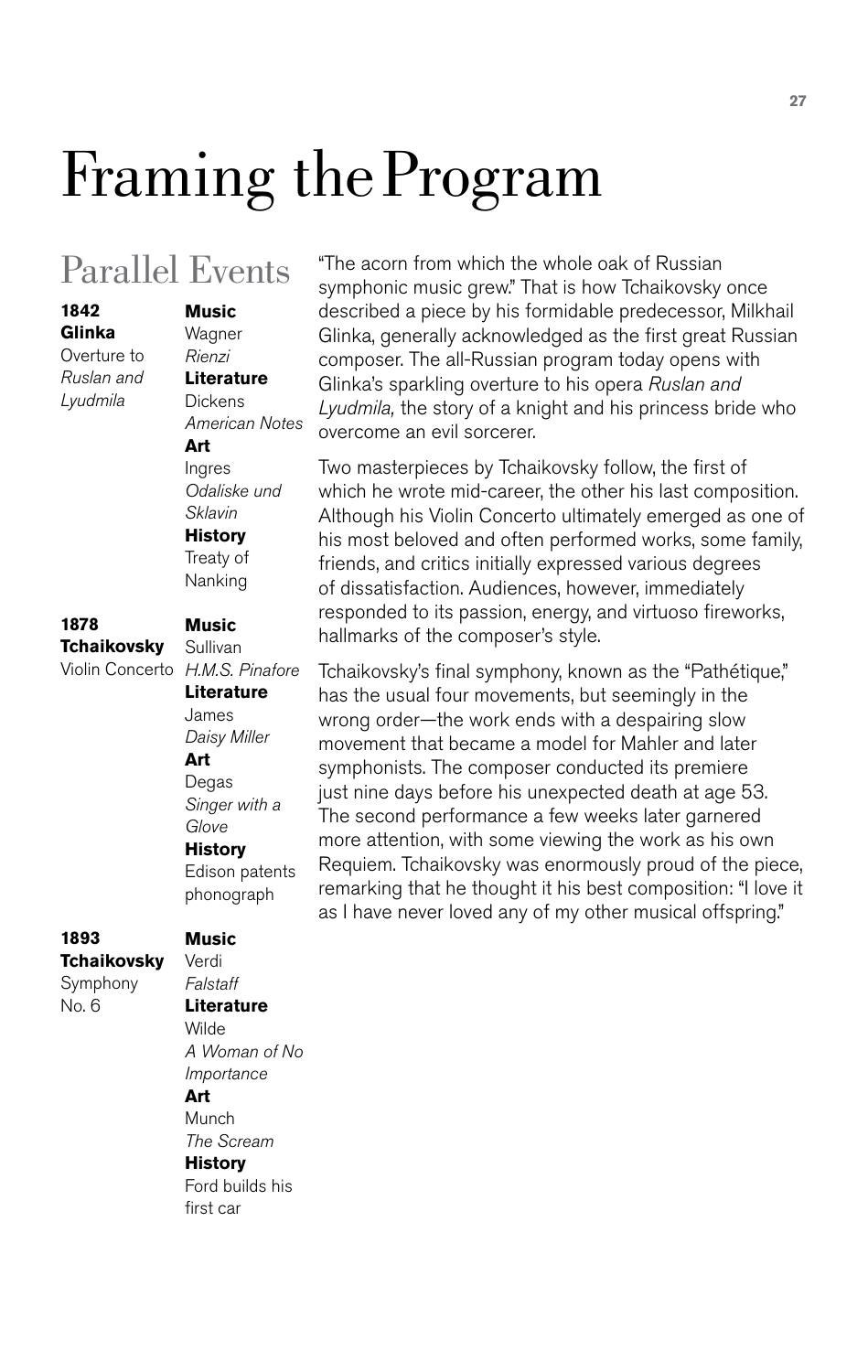$\mathbf{P}_{\mathbf{A}}$ 

## The Music Overture to *Ruslan and Lyudmila*



**Mikhail Glinka Born in Novospasskoye, Russia, June 1, 1804 Died in Berlin, February 15, 1857**

From its composition in fits and starts between 1837 and 1842, Mikhail Glinka's magical opera *Ruslan and Lyudmila* has captured the fancy of many musicians. Glinka wrote in his *Memoirs* that in 1842 Franz Liszt "played *à livre ouvert* [from the score] several numbers from *Ruslan* from an autographed score of mine, not known to anyone before, and to the general astonishment he didn't miss a note." In 1866, 11 years after Glinka's death from complications from the flu, music critic and teacher Nikolay Kashkin remembered that at the inauguration of the newly opened Moscow Conservatory Tchaikovsky wanted the first music to be that of Glinka "and sat down at the piano and played from memory the overture to *Ruslan and Lyudmila.*" And one of Stravinsky's earliest musical memories was attending a performance of *Ruslan* by his father, a renowned bass, which prompted the young composer to call Glinka "my musical hero."

**"Music Is My Life"** Born into a wealthy well-connected landowning family in 1804, Glinka was essentially selftaught. Raised first by his grandmother, who spoiled him "unbelievably," the composer wrote that "My musical talent expressed itself at the time by a passion for the ringing of bells (chimes): I would listen hungrily to the sharp shrill sounds and could skillfully imitate the bell ringers on two copper bowls." His grandmother kept him inside most of the day because he suffered from severe bouts of anxiety—a condition that plagued him throughout his life. His uncle had a serf orchestra that played Haydn and Mozart and Russian songs, and Glinka recalled that after hearing a performance he confided to his drawing teacher, "Music is my life." He soon began to study violin and was sent to boarding school in St. Petersburg to train as a civil servant. There he took three piano lessons from the Irish composer John Field. Singing lessons followed and he made an extended journey to Italy (1830-33), where he met Bellini and Donizetti, learning the finer points of Italian opera. He then headed to Berlin where he had counterpoint lessons with music theorist Siegfried Dehn and began to compose his first opera, *A Life for the Tsar.* Its huge success in 1836 led to a prestigious appointment as master of the Court Chapel Choir in St. Petersburg,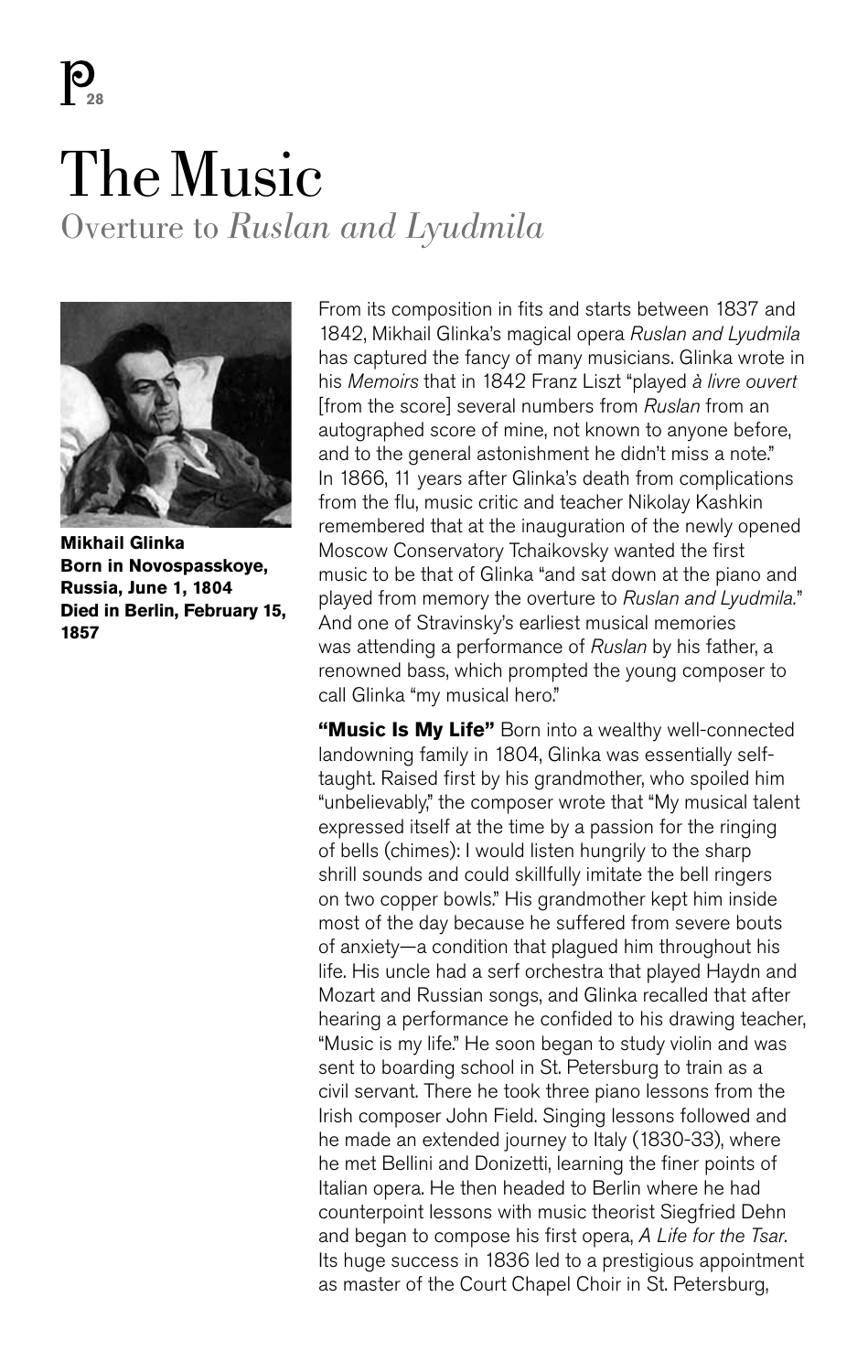*Glinka's* Ruslan and Lyudmila *was composed from 1837 to 1842.*

*The Overture was first performed by The Philadelphia Orchestra in February 1917, under Leopold Stokowski's baton. Its last subscription appearance was in May 2012, conducted by Charles Dutoit.* 

*The Philadelphians have recorded the work twice: in 1946 and 1959 for CBS with Eugene Ormandy.*

*The score calls for two flutes, two oboes, two clarinets, two bassoons, contrabassoon, four horns, two trumpets, three trombones, timpani, and strings.*

*Performance time is approximately five minutes.* which, like his rocky marriage to distant relative Maria Ivanova, did not last long.

The dissolution of job and relationship by 1840 left Glinka time and space to devote to his second opera, *Ruslan and Lyudmila.* It is based on a poem by Alexander Pushkin, with whom he had hoped to collaborate, but was foiled by the writer's untimely death during a duel in 1837. Glinka began to compose the music before he had a narrative design, confessing in his *Memoirs* that the poet Konstantin Bakhturin "sketched it out in half an hour, while drunk, and—how about this?—the opera was written according to that plan!" The five-act work follows the story of the knight Ruslan and his bride princess Lyudmila. The evil sorcerer Chernomor kidnaps Lyudmila on her wedding night, and after numerous battles Ruslan wakes her by touching her head with a magic ring.

**A Closer Look** While the entire *Ruslan and Lyudmila* opera is rarely performed outside Russia, its overture has become a concert-hall favorite. The idea for it came to Glinka at a dinner party: "I was up in the balcony, and the clattering of knives, forks, and plates made such an impression on me that I had the idea to imitate them in the prelude to *Ruslan.* I later did so, with fair success." The colorful and spirited overture is a far cry from the plodding and disjointed opera skewered by Alexander Serov, Russia's preeminent music critic, as "not a drama, not a play, hence not an opera, but a randomly assembled gallery of musical scenes."

The brilliant Overture begins with a bright, square, major first theme played by the violins at breakneck speed. A carefully crafted woodwind transition leads the listeners to an Italianate second theme. The development follows the age-old practice of fragmenting the first theme. Stark juxtapositions of louds and softs mark this section, which transitions back to the big dance feeling of the opening theme. The second theme reemerges followed by an unbridled closing. The whole-tone scale, one that inspired modernists like Debussy and Stravinsky, appears in the coda. In this vibrant music, Glinka laid the foundation for Russian composers to follow: Shostakovich called him "our first professional composer."

—Eleonora M. Beck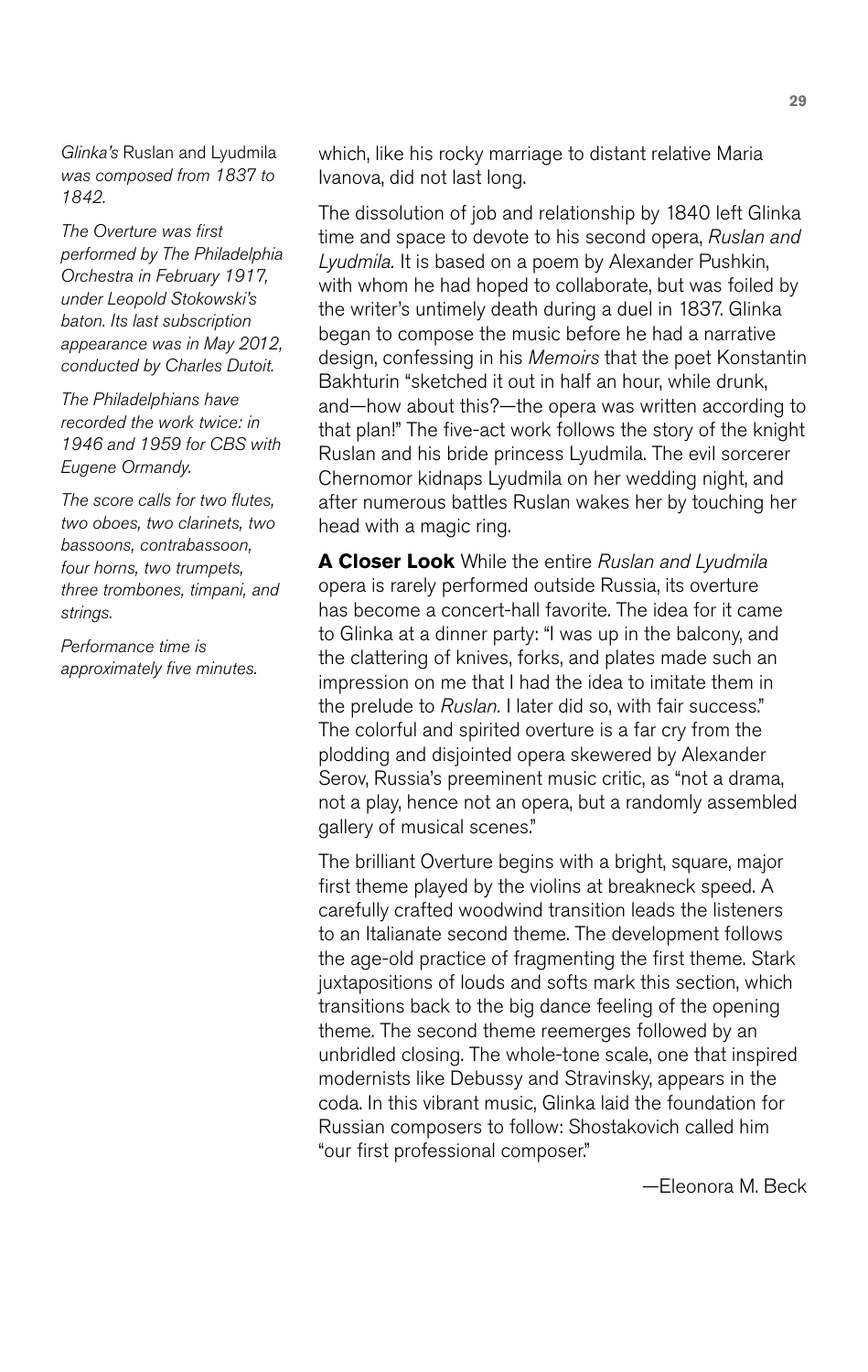$\mathbf{P}_{\mathbf{a}}$ 

### The Music Violin Concerto



**Pyotr Ilyich Tchaikovsky Born in Kamsko-Votkinsk, Russia, May 7, 1840 Died in St. Petersburg, November 6, 1893** 

Although Tchaikovsky ultimately triumphed with his Violin Concerto, which became one of his most beloved and frequently performed compositions, its path to success was unusually discouraging and came during a period of deep personal crisis. The turmoil began with his ill-considered marriage to a student in July 1877, undertaken to quiet gossip about his homosexuality. After a few weeks together Tchaikovsky left his wife and fled Russia to spend the next eight months wandering Europe. Intense work on two masterpieces came in the immediate wake of the marriage fiasco: the Fourth Symphony and the opera *Eugene Onegin.* As Tchaikovsky's mental state stabilized, however, he found it increasingly difficult to compose and wrote mainly trifles.

**Seeking "Musical Beauty"** In March 1878 Tchaikovsky settled in Clarens, Switzerland, where he was visited by a former student, a young violinist named Iosif Kotek who was studying in Berlin with Joseph Joachim, for whom Schumann, Brahms, Dvořák, and others wrote concertos. The two played through some violin literature together and Tchaikovsky was particularly delighted with Eduard Lalo's *Symphonie espagnole,* which inspired him to compose his own Violin Concerto in the space of just some three weeks. What he admired was that Lalo, "in the same way as Léo Delibes and Bizet, does not strive after profundity, but he carefully avoids routine, seeks out new forms, and thinks more about *musical beauty* than about observing established traditions, as the Germans do."

This comment is very revealing of Tchaikovsky's musical values and his antipathy toward the gloried German tradition exemplified at the time by Brahms and Wagner. Tchaikovsky preferred composers who are now considered minor figures, such as Delibes (remembered best for his ballet *Coppélia* and opera *Lakmé*) and Bizet. "I think that music's entire future is now in France," Tchaikovsky declared after playing through a four-hand arrangement of Brahms's brand new First Symphony, which elicited his comment: "God, what a loathsome thing it is."

It is in this spirit that Tchaikovsky set about to write an attractive concerto that would please listeners, and yet initially the work did not completely please anyone. The first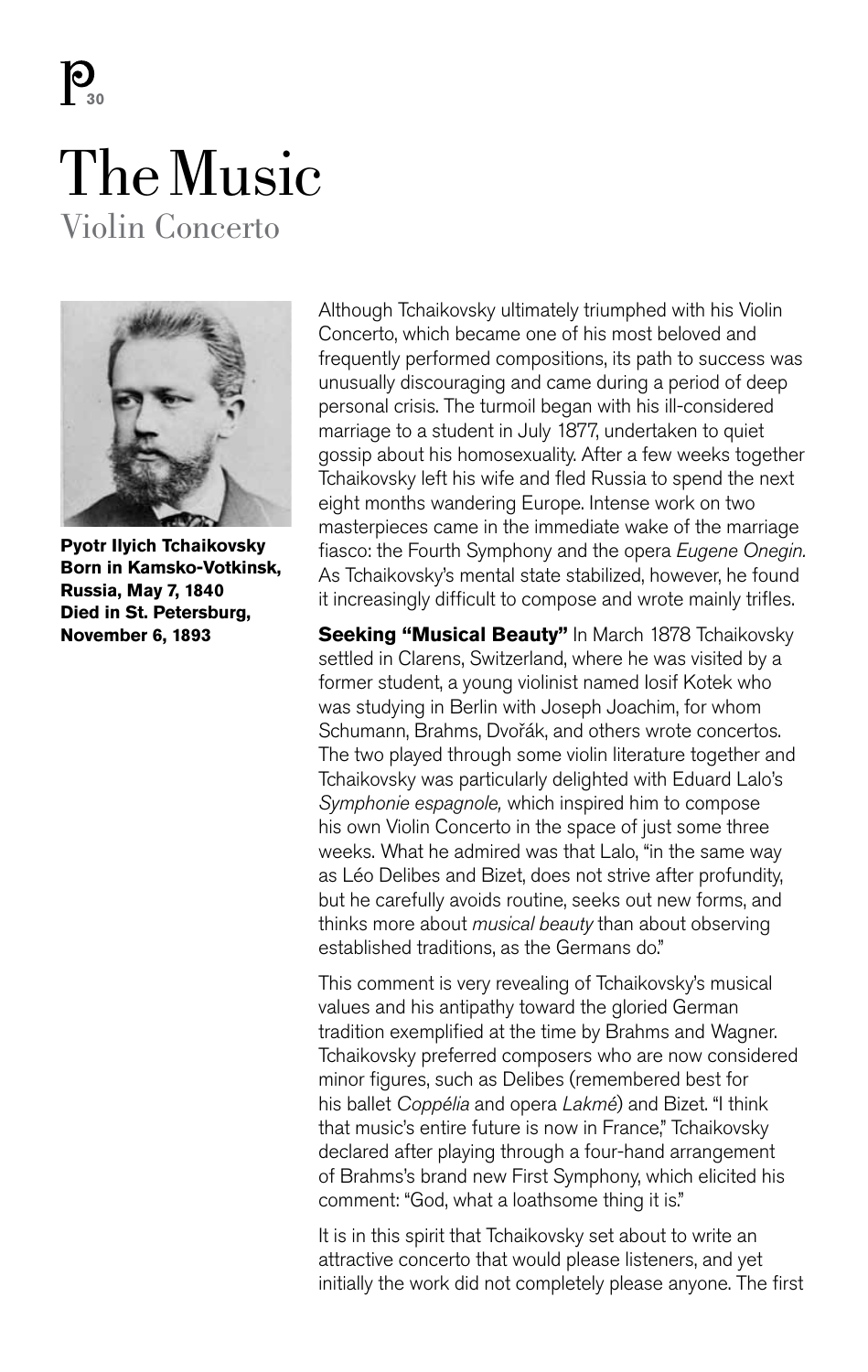discouraging response came from Kotek and Tchaikovsky's brother Modest, who liked the first and third movements, but not the middle one. Tchaikovsky decided to write a new slow movement. The next blow came from his extremely generous patroness, Madame Nadezhda von Meck, to whom over the years he would send most of his works and who usually reacted enthusiastically. In this instance, however, she expressed some dissatisfaction with the opening movement. Tchaikovsky responded by thanking her for her honesty but saying "I must defend the first movement of the Concerto a little. Of course there is much that is cold and calculated in any piece written to display virtuosity, but the ideas for the themes came spontaneously to me and, indeed, the whole shape of the movement came in a flash. I still hope you will come to like it."

**Premiere Troubles** Things got much worse with the scheduled premiere of the Concerto in March 1879. The dedicatee, the distinguished violinist Leopold Auer, declared the piece unplayable and refused to take it on. Tchaikovsky later recalled: "A verdict such as this from the authoritative St. Petersburg virtuoso cast my poor child for many years into the abyss, it seemed, of eternal oblivion." There may have been a performance of the published violin and piano version in New York in 1879 played by Leopold Damrosch, but no details survive and the real premiere was still nowhere in sight.

It took Tchaikovsky some time to find a willing violinist in Adolf Brodsky, who gave the much delayed orchestral premiere in December 1881 with the Vienna Philharmonic under Hans Richter. That under-rehearsed performance evidently left a good deal to be desired and led to an infamous review from the powerful critic Eduard Hanslick, who condemned the vulgarity of the Concerto, especially its lively folk-like finale: "We see plainly the savage vulgar faces, we hear curses, we smell vodka. Friedrich Vischer once observed, speaking of obscene pictures, that they stink to the eye. Tchaikovsky's Violin Concerto gives us for the first time the hideous notion that there can be music that stinks to the ear." Modest Tchaikovsky said no review more hurt his brother, who could recite it word for word until his death.

Tchaikovsky was himself often ambivalent about the quality of his compositions, and it must not have helped when friends, family, and critics were unsupportive. In the case of the Violin Concerto, however, public enthusiasm came quickly and it did not take long for the piece to emerge triumphant in the standard repertoire. Leopold Auer, in fact,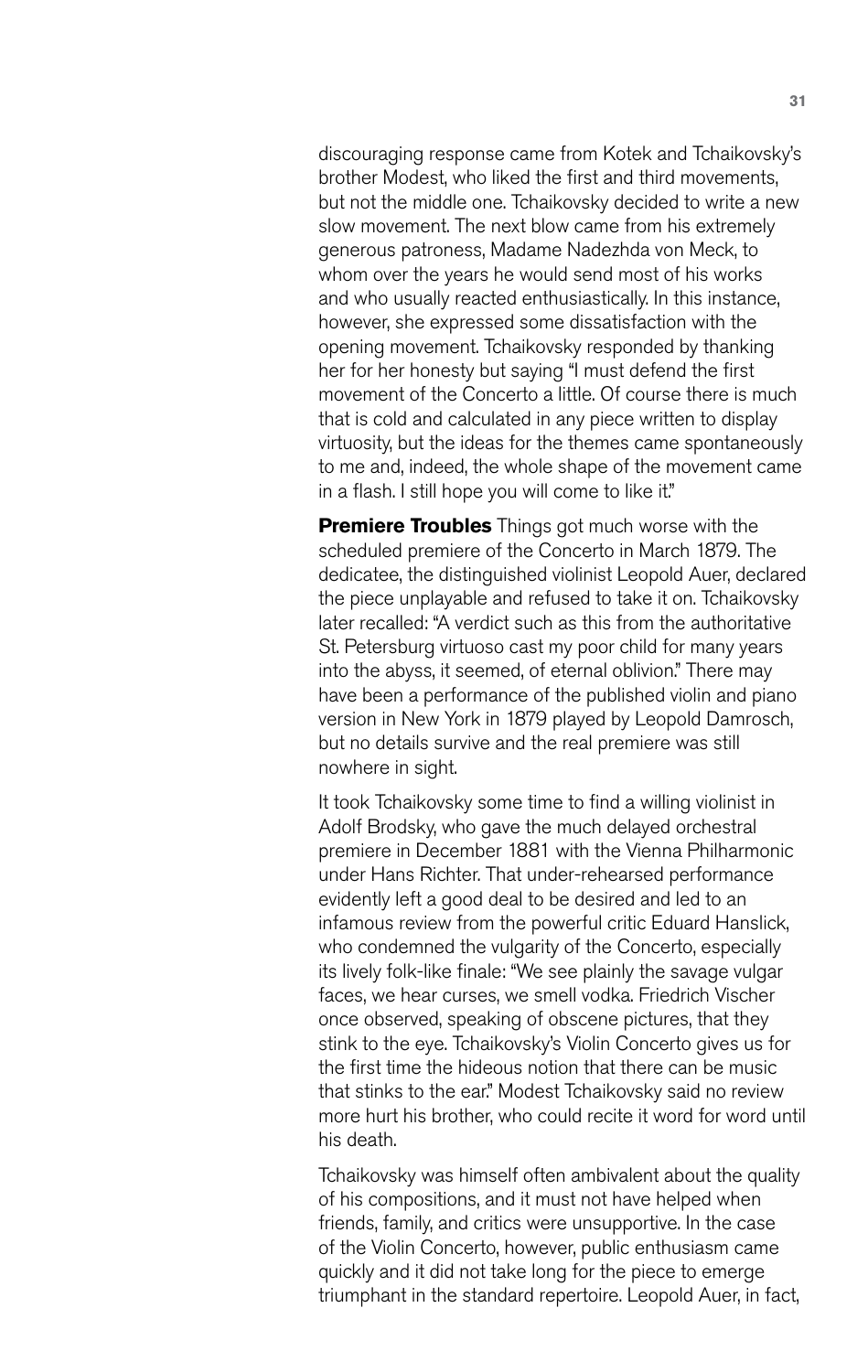*Tchaikovsky composed the Violin Concerto in 1878.*

*Fritz Kreisler was soloist in the first Philadelphia Orchestra performances of the Concerto, in February 1905; Fritz Scheel conducted. The piece's most recent appearance on subscription concerts was in January 2014, with violinist Vadim Gluzman and Tugan Sokhiev.*

*The Orchestra has recorded the work five times: in 1946 for CBS with Bronislaw Huberman and Eugene Ormandy; in 1949 for CBS with Isaac Stern and Alexander Hilsberg; in 1958 for CBS with Stern and Ormandy; in 1959 for CBS with David Oistrakh and Ormandy; and in 1978 for EMI with Itzhak Perlman and Ormandy. The Concerto also appears on* The Philadelphia Orchestra: The Centennial Collection (Historic Broadcasts and Recordings from 1917-1998) *in a 1961 performance with violinist Michael Rabin and William Smith.*

*The score calls for pairs of flutes, oboes, clarinets, and bassoons, four horns, two trumpets, timpani, and strings, in addition to the solo violin.*

*The Concerto runs approximately 35 minutes in performance.*

became a champion (he slightly edited the solo part), as did many of his celebrated students, including Jascha Heifetz, Mischa Elman, Nathan Milstein, and Efrem Zimbalist (who long served as president of the Curtis Institute of Music).

**A Closer Look** The opening **Allegro** begins with the violins quietly stating a noble tune (not heard again) that soon ushers in the lilting appearance of the soloist. Both of the principal themes in the long movement are lyrical, the second one marked "con molto espressione." Although the themes do not contrast, ample variety is provided by interludes, including a majestic one with a Polonaise rhythm, and by a brilliant coda of virtuoso fireworks to conclude.

The brief **Canzonetta: Andante** projects a plaintive mood and proves a satisfying substitute for Tchaikovsky's original thoughts. (He published his rejected slow movement as *Méditation* for violin and piano, the first of three pieces in *Souvenir d'un lieu cher,* Op. 42.) The energetic finale (**Allegro vivacissimo**) bursts forth without a break. A brief orchestral introduction leads to the soloist's unaccompanied entrance in a cadenza-like passage that teasingly tips over into a dazzling rondo theme that keeps returning and gives further opportunities for virtuoso display.

—Christopher H. Gibbs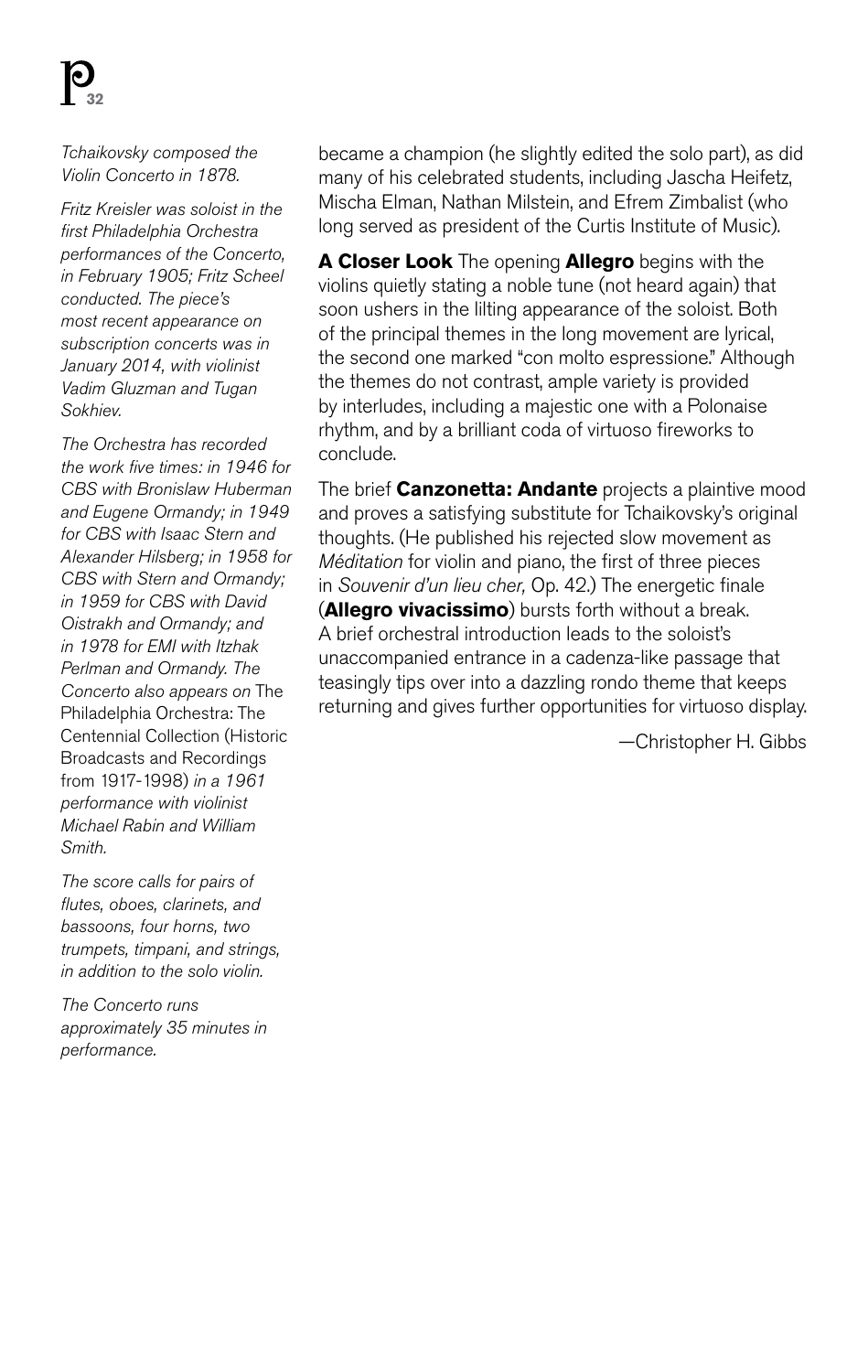## The Music Symphony No. 6 ("Pathétique")



**Pyotr Ilyich Tchaikovsky**

The story so often told about Tchaikovsky's final Sixth Symphony, the "Pathétique," is a pathetic one. A depressed Russian composer, sad and lonely, writes a musical suicide note, a despairing cry from the heart. The myths around the piece extend to his personal life at the time and continue to circulate widely. The verdict in Sigmund Spaeth's *Stories behind the World's Great Music,* an extremely popular guide from the late 1930s, is typical: "Some say he committed suicide. … It was a pathetic end to a pathetic life."

Such views die hard. The 1980 edition of the authoritative *New Grove Dictionary of Music and Musicians* dignified a more recently proposed tale that Tchaikovsky committed suicide after appearing before a court of honor. The court allegedly condemned his homosexual relationship with a young man from a prominent aristocratic family and forced him to kill himself by drinking a glass of contaminated water from which he contracted cholera.

**Changing Titles** The facts seem to tell a different story, beginning with the title of the Symphony. As Richard Taruskin, the preeminent scholar of Russian music, explains: "Pateticheskaya simfoniya means roughly the same thing Beethoven meant when he called his Sonata in F minor, Op. 57, the Appassionata—impassioned. The Russian title does not have the connotations of its betterknown French translation—Symphonie Pathétique, 'a symphony of suffering.'" Moreover, neither this title nor any other was to be found when Tchaikovsky conducted the premiere on October 28, 1893. According to an oftrepeated report from the composer's younger brother, Modest, it was he who suggested titles, first "Tragic" and then "Pateticheskaya." But a letter written a month earlier by Pyotr Jurgenson, Tchaikovsky's publisher, has recently surfaced that casts doubt on Modest's story, or at least on its chronology. Jurgenson inquired weeks before the premiere: "About this Pathétique Symphony of yours. Should it be called not 'Sixth Pathétique Symphony,' but rather 'Symphony No. 6, Pathétique.' Do you agree?"

Tchaikovsky had toyed with other titles earlier. In May 1891 he wrote down the following idea for a new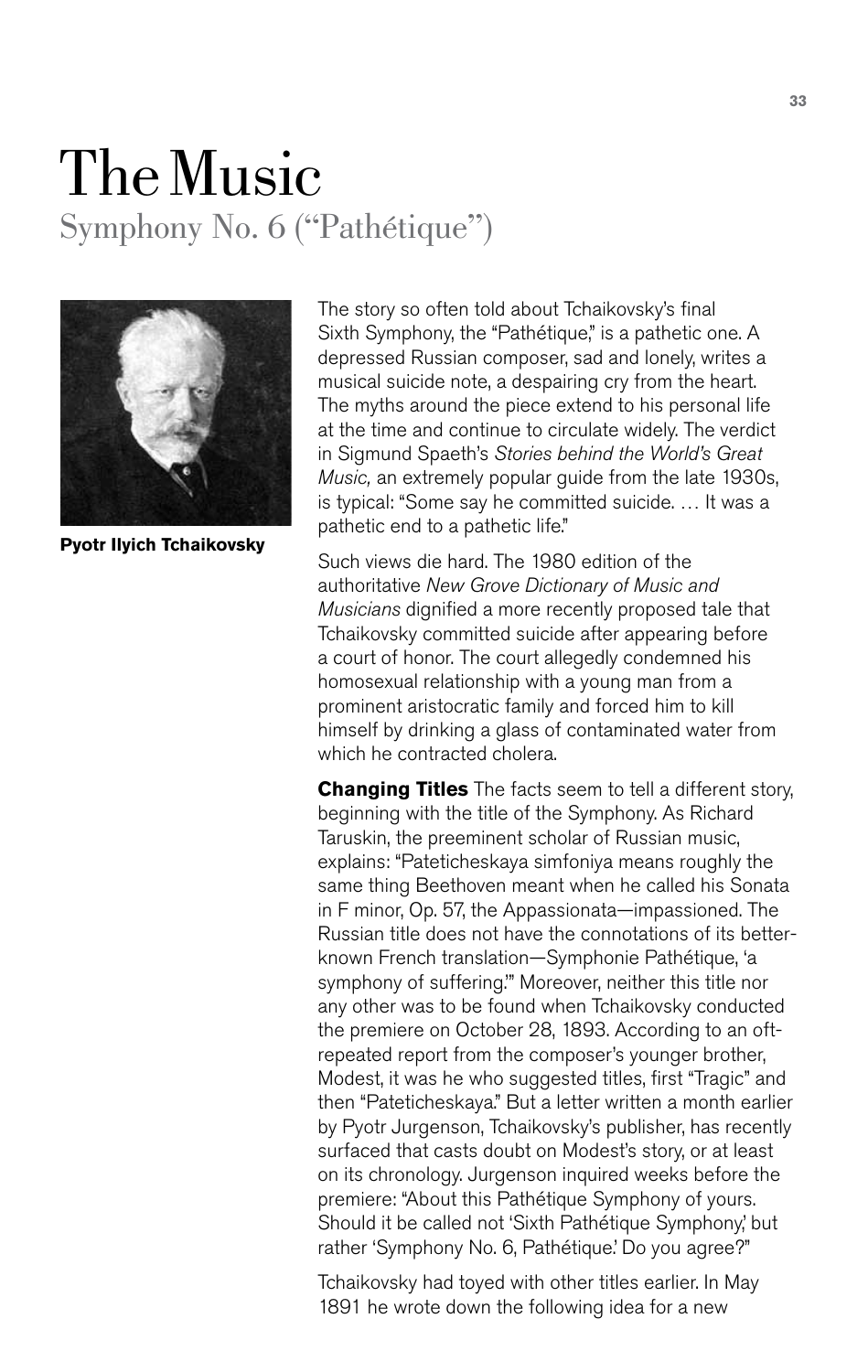symphony: "The ultimate essence of the symphony is *Life.* First movement—all passion, confidence, thirst for life. Must be short (the finale *death*—the result of collapse.) 2nd movement, love; the 3rd: disappointment; the 4th ends dying away (also short)." Tchaikovsky sketched this symphony in E-flat and began orchestrating it, but eventually became dissatisfied and abandoned the work. (A Soviet musicologist reconstructed the piece in the late 1950s and The Philadelphia Orchestra gave its Western Hemisphere premiere in 1962.)

**Happily Composing a Sad Symphony** Tchaikovsky started anew in early February 1893, although it seems that some of the conceptual ideas from the aborted work were carried over to its successor. In a letter to his nephew Vladimir Davidov (known as Bob), to whom he eventually dedicated the Sixth Symphony, Tchaikovsky explained his progress. As emerges in other letters over the next few months, after the discouraging abandonment of the "Life" Symphony he was now clearly elated that he was not burnt out, that he still could come up with fresh ideas:

I want to tell you about the excellent state of mind I'm in so far as my works are concerned. You know that I destroyed the symphony I had composed and partly orchestrated in the autumn. And a good thing too! … Now, on my travels, the idea for a new symphony came to me, this time one with a program, but a program will remain an enigma for everyone. Let them try to guess. The work will be called simply "A Program Symphony (No. 6)." … The program is completely saturated with subjective feeling and quite often on my journey to Odessa, composing it in my mind, I wept profusely. …

Tchaikovsky goes on to remark how quickly the composition is coming—the first movement in less than four days—and comments on its unusual form: "There will still be much that is new in this symphony and the finale will not be a loud allegro, but the slowest adagio. You cannot imagine my feelings of bliss now that I am convinced that the time has not gone forever and that I can still compose."

We do not know what the intended program for this "program symphony" was—it remains an "enigma," about which we do indeed have to "guess." But given that he died just nine days after conducting the premiere of the piece, it is hardly surprising that people have guessed or rather invented—tragic stories.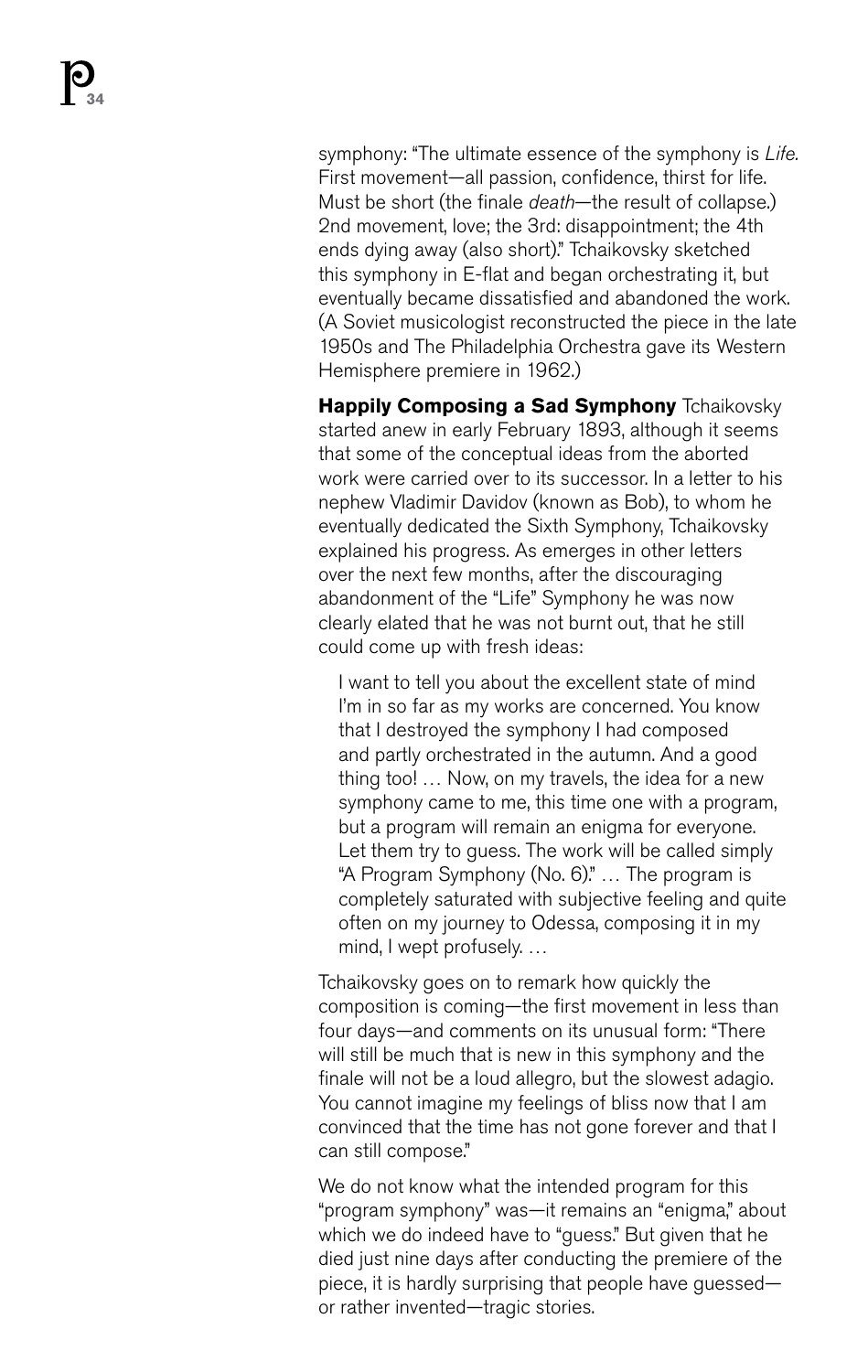**"The Best Thing I Have Done"** Although Tchaikovsky suffered from depression, his spirits during his last year were generally high, as shown in the letter to Bob. He wrote to friends and family about how proud he was of this particular work. To Bob he declared: "I can tell you in all sincerity that I consider this symphony the best thing I have done. In any case, it is the most sincere. I love it as I have never loved any of my other musical offspring." To Jurgenson he wrote: "I have honestly never in my life felt so pleased with myself, so proud, so happy in the knowledge that I have written something good."

It would also be a mistake, moreover, to think of the Symphony as a provincial work by a colorful Russian. By this point in his career Tchaikovsky was an international figure. When Carnegie Hall opened in 1891, he came to conduct and lend his fame. (The program listed him as one of the three greatest living composers—Brahms and Saint-Saëns being the other two.) A New York critic commented that the greatest German music was now being written in Russia. When the redoubtable critic Eduard Hanslick heard the Sixth in Vienna he found "not a trace of national Russian color … [its] character is downright West European and reveals a nobler mind and a more heartfelt interest." During the summer of 1893, while composing the Sixth Symphony, Tchaikovsky received an honorary doctorate from Cambridge University.

The story of a "court of honor" ordering Tchaikovsky's death, first proposed around 1980, was quickly discredited by Taruskin, Alexander Poznansky, Malcolm Brown, and other scholars. There is likewise no evidence of suicide. Indeed, there is no reason to believe that the 53-year-old Tchaikovsky thought his end was near in 1893; his health appeared to be fine. Modest later told of going to see a play with his brother a few days after the premiere of the Sixth Symphony in St. Petersburg and how during the intermission the topic of death came up. "There is plenty of time before we need to reckon with this horror; it will not come to snatch us off just yet!" The composer said, adding, "I feel I shall live a long time."

Tchaikovsky conducted the premiere of the Sixth Symphony in St. Petersburg on October 28, 1893, and was disappointed with the reserved response. As he wrote to Jurgenson: "Something odd is happening with this symphony: it's not that people don't like it but are somewhat puzzled by it." And then he returned to his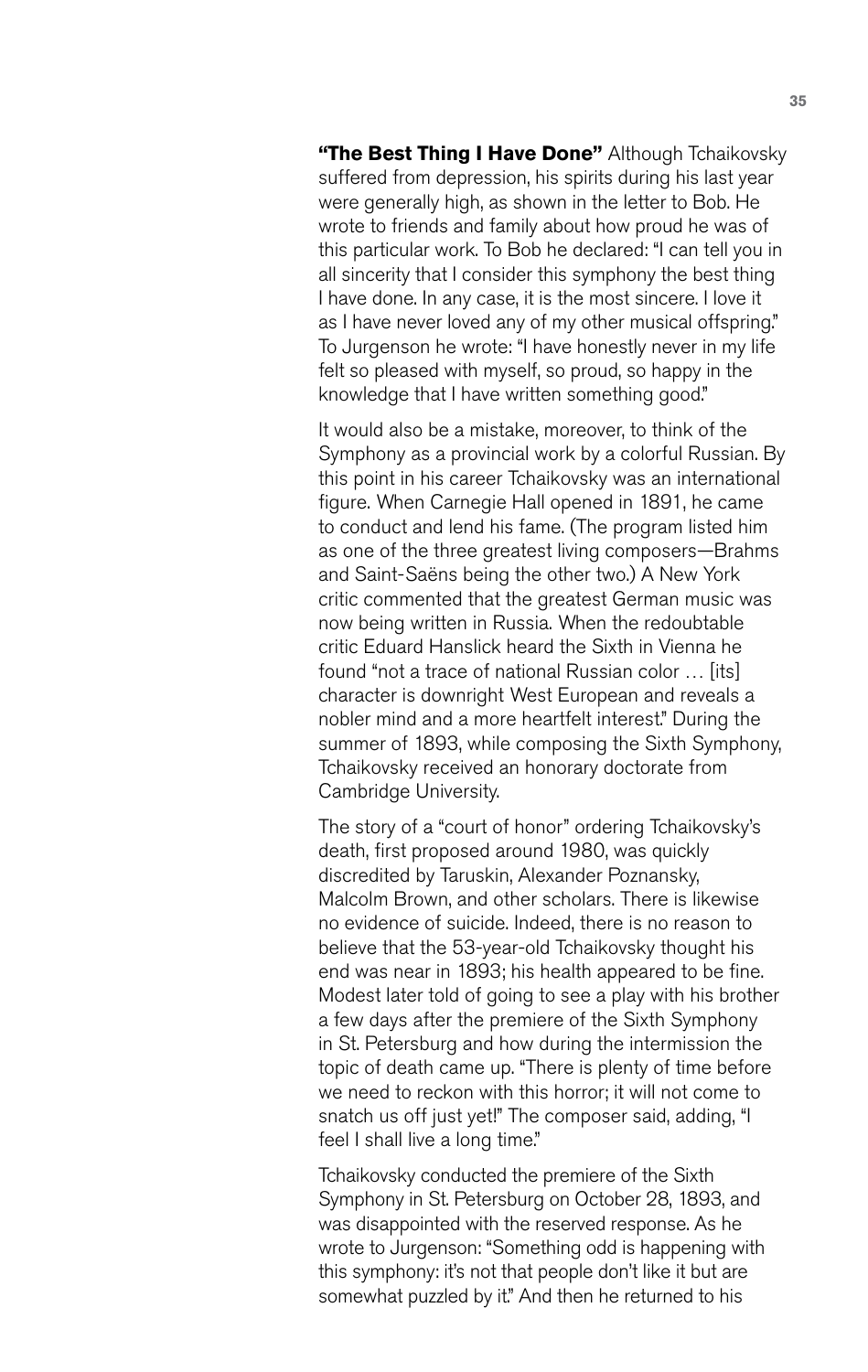*Tchaikovsky composed his Sixth Symphony in 1893.*

*The first Philadelphia Orchestra performances of the Symphony took place in March 1901, with Fritz Scheel conducting. Most recently on subscription, Kurt Masur led the Orchestra in the work in May 2011. The Symphony is one of the more frequently performed works in the Orchestra's history and has been led here by such conductors as Leopold Stokowski, Eugene Ormandy, Arturo Toscanini, Igor Markevitch, Lorin Maazel, Bernard Haitink, Seiji Ozawa, Claudio Abbado, Riccardo Muti, Klaus Tennstedt, Wolfgang Sawallisch, Christoph Eschenbach, and Yannick Nézet-Séguin.*

*The "Pathétique" has been recorded seven times by The Philadelphia Orchestra: in 1936 with Ormandy for RCA; in 1942 with Toscanini for RCA; in 1952 and 1960 with Ormandy for CBS; in 1968 with Ormandy for RCA; in 1981 with Ormandy for Delos; in 1989 with Muti for EMI; and in 2008 with Eschenbach for Ondine. The Orchestra also recorded the third movement only in 1921 with Stokowski for RCA.*

*The score calls for three flutes (III doubling piccolo), two oboes, two clarinets, two bassoons, four horns, two trumpets, three trombones, tuba, timpani, percussion (bass drum, cymbals, tam-tam), and strings.*

*The work runs approximately 50 minutes in performance.*

familiar refrain: "So far as I am concerned personally, I am more proud of it than any other of my works." The posthumous performance a few weeks later may have been better prepared (reports are not in agreement about Tchaikovksy's effectiveness as a conductor), included the "Pathétique" title, and was enthusiastically received. But by then, of course, any performance would have been viewed as a memorial to Russia's greatest composer.

**A Closer Look** As Tchaikovsky readily acknowledged, the formal layout of the four-movement Symphony is unusual. The first movement begins softly, slowly, and darkly (**Adagio**), from the depths of the orchestra, but soon arrives at a faster tempo (**Allegro non troppo**). Tchaikovsky explores various moods in the movement, with one of the most passionate themes at a moderate pace first sung by the violins. The music eventually becomes slower and plumbs to the softest sound imaginable in the bassoon (marked *pppppp*) before a shocking *fortissimo* chord from the full orchestra ushers in a much faster and animated middle section. The opening themes return and the movement ends quietly. Tchaikovsky briefly alludes to a passage from the Requiem Mass of the Russian Orthodox Church with the words "With thy Saints, O Christ, give peace to the soul of thy servant," a quotation that would have been recognized by most of his Russian contemporaries and is another clue used to guess the work's overall program.

The second movement (**Allegro con grazia**) is an extraordinary waltz in 5/4 time (2 plus 3), that would be a challenge to dance to (at least with two feet), but sounds delightfully normal when heard in this context. The third movement (**Allegro molto vivace**) is a rousing march: Tchaikovsky at his most exciting and brilliantly paced. With the breathless closing measures of the movement it is easy to think the Symphony over, but we are immediately plunged into the anguished finale, marked **Adagio lamentoso.** It was rare before this work for a symphony to conclude slowly and quietly, although Mahler, Shostakovich, and others would do so later. The work ends with cellos and basses alone, the depths of the orchestra, dying away.

—Christopher H. Gibbs

Program notes © 2016. All rights reserved. Program notes may not be reprinted without written permission from The Philadelphia Orchestra Association.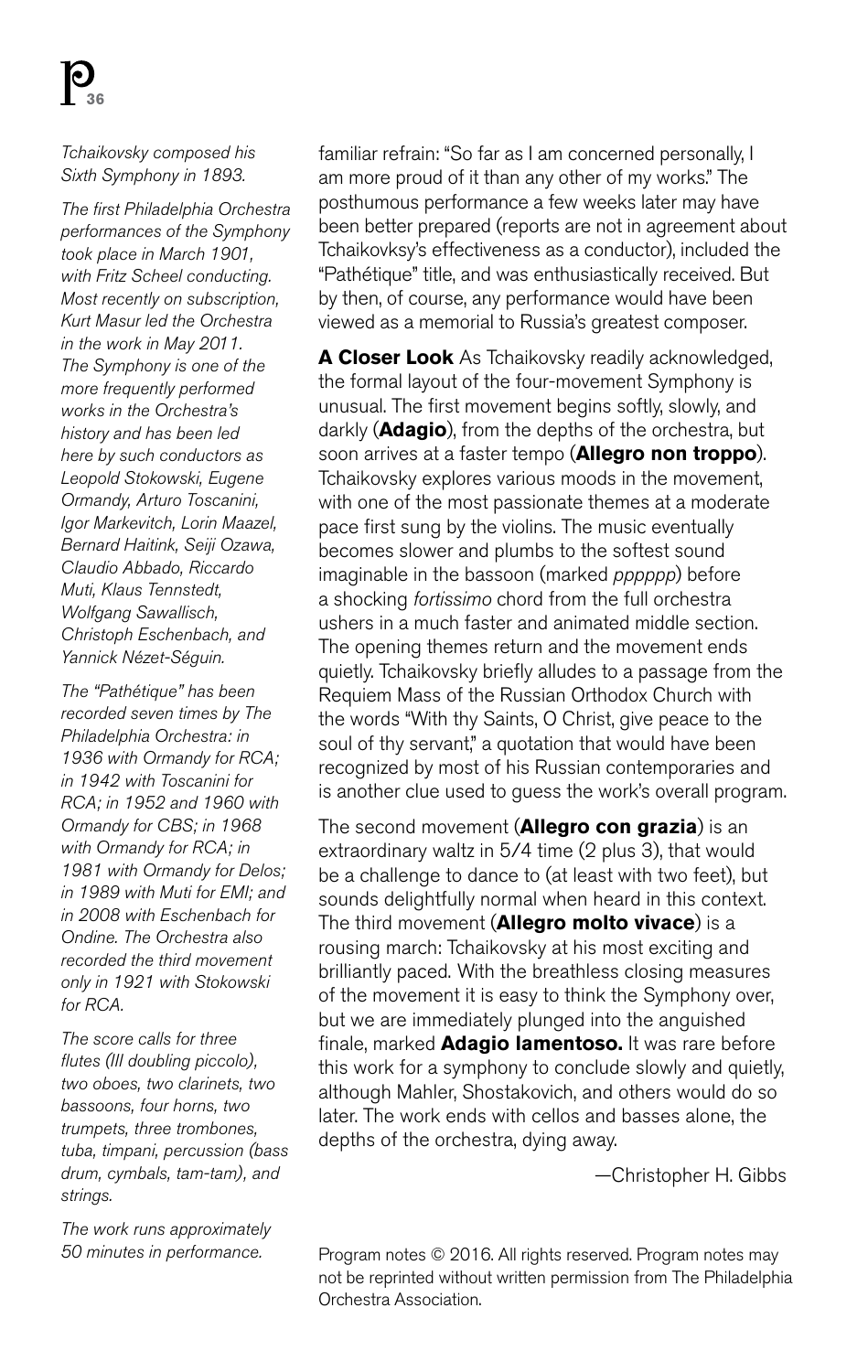# Musical Terms

#### **GENERAL TERMS**

**Cadence:** The conclusion to a phrase, movement, or piece based on a recognizable melodic formula, harmonic progression, or dissonance resolution

**Cadenza:** A passage or section in a style of brilliant improvisation, usually inserted near the end of a movement or composition **Canzonetta:** A short, simple song. The term was also adopted for instrumental pieces of a songlike nature.

**Chord:** The simultaneous sounding of three or more tones

**Chromatic:** Relating to tones foreign to a given key (scale) or chord

**Coda:** A concluding section or passage added in order to confirm the impression of finality

**Counterpoint:** A term that describes the combination of simultaneously sounding musical lines

**Dissonance:** A combination of two or more tones requiring resolution **Harmonic: Pertaining to** chords and to the theory and practice of harmony **Legato:** Smooth, even, without any break between

notes

**Meter:** The symmetrical grouping of musical rhythms

**Op.:** Abbreviation for opus, a term used to indicate the chronological position of a composition within a composer's output. Opus numbers are not always reliable because they are often applied in the order of publication rather than composition.

**Polonaise:** A Polish national dance in moderate triple meter

**Rondo:** A form frequently used in symphonies and concertos for the final movement. It consists of a main section that alternates with a variety of contrasting sections (A-B- $A-C-A$  etc.).

**Scale:** The series of tones which form (a) any major or minor key or (b) the chromatic scale of successive semi-tonic steps

**Sonata form:** The form in which the first movements (and sometimes others) of symphonies are usually cast. The sections are exposition, development, and recapitulation, the last sometimes followed by a coda. The exposition is the introduction of

the musical ideas, which are then "developed." In the recapitulation, the exposition is repeated with modifications.

**Tonic:** The keynote of a scale

#### **THE SPEED OF MUSIC (Tempo)**

**Adagio:** Leisurely, slow **Allegro:** Bright, fast **Andante:** Walking speed **Con grazia:** With grace, prettily

**Con molto espressione:**  With much expression **Lamentoso:** Mournfully, plaintively **Moderato:** A moderate tempo, neither fast nor slow **Vivace:** Lively

#### **TEMPO MODIFIERS**

**Assai:** Much **Molto:** Very **Non troppo:** Not too much

#### **MODIFYING SUFFIXES**

**-issimo:** Very

**DYNAMIC MARKS Fortissimo (ff):** Very loud **Pianississimo (ppp):** Very, very soft